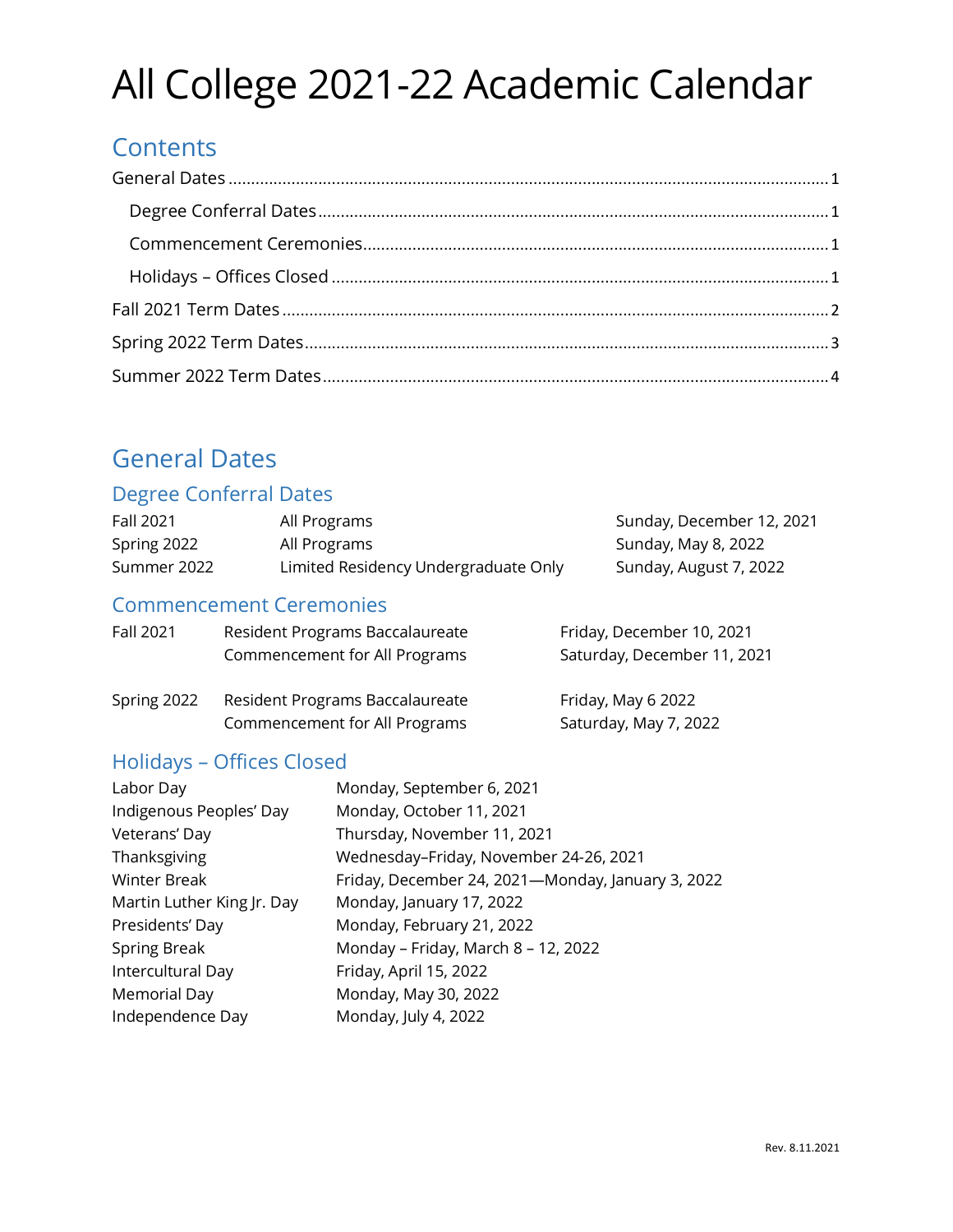## <span id="page-1-0"></span>Fall 2021 Term Dates

| <b>Term Dates:</b> | Tuesday, August 24 - Sunday, December 12, 2021     |
|--------------------|----------------------------------------------------|
| Session A:         | Tuesday, August 24 - Sunday, October 17, 2021      |
| Fall Block 1:      | Tuesday, August 24 - Thursday, September 16, 2021  |
| Fall Block 2:      | Tuesday, September 21 - Thursday, October 14, 2021 |
| Session B:         | Tuesday, October 19 - Sunday, December 12, 2021    |
| Session X:         | Friday, October 15 - Monday, October 18, 2021      |
| Fall Block 3:      | Tuesday, October 19 - Thursday, November 11, 2021  |
| Fall Block 4:      | Tuesday, November 16 - Thursday, December 9, 2021  |

**TERM [---------------------------------------------16 weeks--------------------------------------------------] SESSION A & B [--------------------8 weeks---------------------] X [--------------------8 weeks--------------------] BLOCK 1, 2, 3, 4 [------4 weeks-----] [------4 weeks-----] X [------4 weeks-----] [------4 weeks-----]**

| <b>Resident Orientation</b>        |                      |          |                                            | <b>Grading Deadlines</b>                                             |
|------------------------------------|----------------------|----------|--------------------------------------------|----------------------------------------------------------------------|
| New Student Move-In Dates          | August 19, 2021      |          | Term                                       | Friday, December 17, 2021                                            |
| On campus undergraduate start      | August 28, 2021      |          | Session A                                  | Friday, October 22, 2021                                             |
| of term programming                |                      |          | Session B                                  | Friday, December 17, 2021                                            |
| <b>Online Program Orientations</b> |                      |          | Block 1                                    | Tuesday, September 21, 2021                                          |
| Undergraduate                      | August 17, 2021      |          | Block 2                                    | Tuesday, October 19, 2021                                            |
| MS Counseling                      | August 18, 2021      |          | Block 3                                    | Tuesday, November 16, 2021                                           |
| PHD                                | August 23 - 25, 2021 |          | Block 4                                    | Friday, December 17, 2021                                            |
| All Other Graduate                 | August 17, 2021      |          | Session X                                  | Monday, October 25, 2021                                             |
| <b>Additional Colloquia</b>        |                      |          |                                            | **Grades are due no later than 5 days after the end of each session. |
| MS Counseling                      | August 19 - 21, 2021 |          |                                            |                                                                      |
| <b>Master Programs</b>             | TBD                  |          |                                            |                                                                      |
|                                    | All Faculty          |          | August 16 and August 17, 2021 8:30 to noon |                                                                      |
|                                    | Meeting              | each day |                                            |                                                                      |

### **Deadlines (by Course Session):**

<span id="page-1-1"></span>

| <b>Registration Begins</b> | Monday, April 5, 2021; Online Registration closes on Sunday, August 15, at 11:59 PM. |                         |                                                                              |                |             |
|----------------------------|--------------------------------------------------------------------------------------|-------------------------|------------------------------------------------------------------------------|----------------|-------------|
|                            | Add/drop can still be done via the Add/Drop form after that point.                   |                         |                                                                              |                |             |
| <b>Tuition Deadline</b>    |                                                                                      |                         | <b>Friday, July 2, 2021;</b> \$75 Late Registration Fee begins starting 5pm. |                |             |
| <b>Course Session/</b>     | <b>Last Day for</b>                                                                  | Last Day for student to |                                                                              |                |             |
| <b>Start Date</b>          | Add/Drop                                                                             |                         | <b>Tuition Refund</b>                                                        |                | request a W |
| <b>Term Course</b>         |                                                                                      | 100%                    | through 11:59 pm MST                                                         | 09-06-21       |             |
| 08-24-2021                 | 09-06-2021                                                                           | 0%                      | starting                                                                     | 09-07-21       | 11-26-2021  |
| <b>Session A Course</b>    |                                                                                      | 100%                    | through 11:59 pm MST                                                         | 08-30-21       |             |
| 08-24-2021                 | 08-30-2021                                                                           | 0%                      | starting                                                                     | 08-31-21       | 10-01-2021  |
| <b>Block 1 Course</b>      |                                                                                      | 100%                    | through 11:59 pm MST                                                         | $08 - 26 - 21$ |             |
| 08-24-2021                 | 08-26-2021                                                                           | 0%                      | starting                                                                     | 08-27-21       | 09-03-2021  |
| <b>Block 2 Course</b>      |                                                                                      | 100%                    | through 11:59 pm MST                                                         | 09-23-21       |             |
| 09-21-2021                 | 09-23-2021                                                                           | 0%                      | starting                                                                     | 09-24-21       | 10-01-2021  |
| Session X: 10-16-21        | $10 - 16 - 21$                                                                       | 100%                    | prior to 5 pm MST 10/16;                                                     | 0% thereafter  | 10-17-2021  |
| <b>Session B Course</b>    |                                                                                      | 100%                    | through 11:59 pm MST                                                         | 10-25-21       |             |
| 10-19-2021                 | 10-25-2021                                                                           | 0%                      | starting                                                                     | 10-26-21       | 11-26-2021  |
| <b>Block 3 Course</b>      |                                                                                      | 100%                    | through 11:59 pm MST                                                         | $10 - 21 - 21$ |             |
| 10-19-2021                 | 10-21-2021                                                                           | 0%                      | starting                                                                     | $10 - 22 - 21$ | 10-30-2021  |
| <b>Block 4 Course</b>      |                                                                                      | 100%                    | through 11:59 pm MST                                                         | $11 - 18 - 21$ |             |
| 11-16-2021                 | 11-18-2021                                                                           | 0%                      | starting                                                                     | $11 - 19 - 21$ | 11-26-2021  |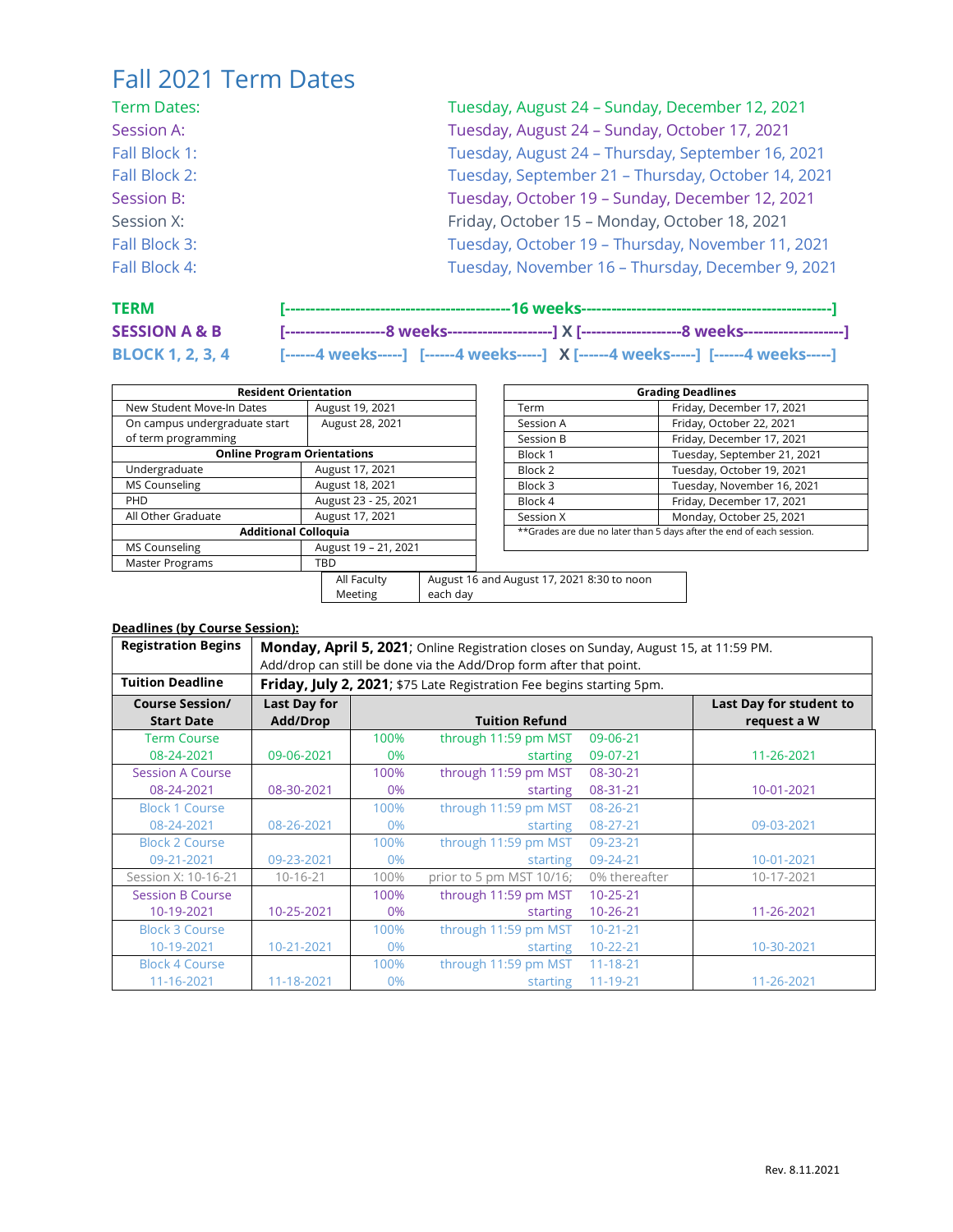# Spring 2022 Term Dates

| <b>Term Dates:</b>     | Tuesday, January 11 - Sunday, May 8, 2022        |
|------------------------|--------------------------------------------------|
| Session C:             | Tuesday, January 11 - Sunday, March 6, 2022      |
| <b>Spring Block 1:</b> | Tuesday, January 11 - Thursday, February 3, 2022 |
| <b>Spring Block 2:</b> | Tuesday, February 8 - Thursday, March 3, 2022    |
| Semester:              | Tuesday, February 15 - Sunday, May 8, 2022       |
| Spring Break:          | Monday, March 7 - Monday, March 14, 2022         |
| Session D:             | Tuesday, March 15 - Sunday, May 8, 2022          |
| <b>Spring Block 3:</b> | Tuesday, March 15 - Thursday, April 7, 2022      |
| <b>Spring Block 4:</b> | Tuesday, April 12 - Thursday, May 5, 2022        |
| <b>TERM</b>            | -16 weeks------SB-                               |

**SESSION C & D [--------------------8 weeks---------------------] SB [--------------------8 weeks-------------------] BLOCK 1, 2, 3, 4 [------4 weeks-----] [------4 weeks-----] SB [------4 weeks-----] [------4 weeks-----]**

| <b>Resident Orientation</b>        |                             |           | <b>Grading Deadlines</b>                                             |
|------------------------------------|-----------------------------|-----------|----------------------------------------------------------------------|
| New Student Move-In Day            | January 7, 2022             | Term      | Friday, May 13, 2022                                                 |
| On campus undergraduate start      | January 8, 2022             | Session C | Friday, March 11 22, 2022                                            |
| of term programming                |                             | Session D | Friday, May 13, 2022                                                 |
| <b>Online Program Orientations</b> |                             | Block 1   | Tuesday, February 8, 2022                                            |
| Undergraduate                      | January 4, 2022             | Block 2   | Tuesday, March 15, 2022                                              |
| MS Counseling                      | January 5, 2022             | Block 3   | Tuesday, April 12, 2022                                              |
| All other Graduate                 | January 4, 2022             | Block 4   | Friday, May 13, 2022                                                 |
| Additional Residencies, Colloquia  |                             | Semester  | Friday, May 13, 2022                                                 |
| Education                          | TBD                         |           | **Grades are due no later than 5 days after the end of each session. |
| MS Counseling                      | January 6 - January 8, 2022 |           |                                                                      |
| PHD Colloquium & Symposium         | May 2-May 6, 2022           |           |                                                                      |
|                                    | All Faculty Meeting         | TBD       |                                                                      |

### **Deadlines (by Course Session):**

| <b>Registration Begins</b> | <b>October 25, 2021</b> ; Online Registration closes on Sunday, January 2, at 11:59 PM. |      |                                                                           |                |                         |
|----------------------------|-----------------------------------------------------------------------------------------|------|---------------------------------------------------------------------------|----------------|-------------------------|
|                            | Add/drop can still be done via the Add/Drop form after that point.                      |      |                                                                           |                |                         |
| <b>Tuition Deadline</b>    |                                                                                         |      | Friday, December 3, 2021; \$75 Late Registration Fee begins starting 5pm. |                |                         |
| <b>Course Session/</b>     | <b>Last Day for</b>                                                                     |      |                                                                           |                | Last Day for student to |
| <b>Start Date</b>          | Add/Drop                                                                                |      | <b>Tuition Refund</b>                                                     |                | request a W             |
| <b>Term Course</b>         |                                                                                         | 100% | through 11:59 pm MST                                                      | $01 - 24 - 22$ |                         |
| 01-11-2022                 | 01-24-2022                                                                              | 0%   | starting                                                                  | $01 - 25 - 22$ | 04-22-2022              |
| <b>Session C Course</b>    |                                                                                         | 100% | through 11:59 pm MST                                                      | $01 - 18 - 22$ |                         |
| 01-11-2022                 | 01-18-2022                                                                              | 0%   | starting                                                                  | $01 - 19 - 22$ | 02-18-2022              |
| <b>Block 1 Course</b>      |                                                                                         | 100% | through 11:59 pm MST                                                      | $01 - 13 - 22$ |                         |
| $01 - 11 - 2022$           | 01-13-2022                                                                              | 0%   | starting                                                                  | $01 - 14 - 22$ | $01 - 21 - 2022$        |
| <b>Block 2 Course</b>      |                                                                                         | 100% | through 11:59 pm MST                                                      | $02 - 10 - 22$ |                         |
| 02-08-2022                 | 02-10-2022                                                                              | 0%   | starting                                                                  | $02 - 11 - 22$ | 02-18-2022              |
| <b>Semester Course</b>     |                                                                                         | 100% | through 11:59 pm MST                                                      | $02 - 22 - 22$ |                         |
| 02-15-2022                 | 02-22-2022                                                                              | 0%   | starting                                                                  | 02-23-22       | 04-22-2022              |
| <b>Session D Course</b>    |                                                                                         | 100% | through 11:59 pm MST                                                      | $03 - 22 - 22$ |                         |
| 03-15-2022                 | 03-22-2022                                                                              | 0%   | starting                                                                  | $03 - 23 - 22$ | 04-22-2022              |
| <b>Block 3 Course</b>      |                                                                                         | 100% | through 11:59 pm MST                                                      | $03-17-22$     |                         |
| 03-15-2022                 | 03-17-2022                                                                              | 0%   | starting                                                                  | $03-18-22$     | 03-25-2022              |
| <b>Block 4 Course</b>      |                                                                                         | 100% | through 11:59 pm MST                                                      | 04-14-22       |                         |
| 04-12-2022                 | 04-14-2022                                                                              | 0%   | starting                                                                  | $04 - 15 - 22$ | 04-22-2021              |